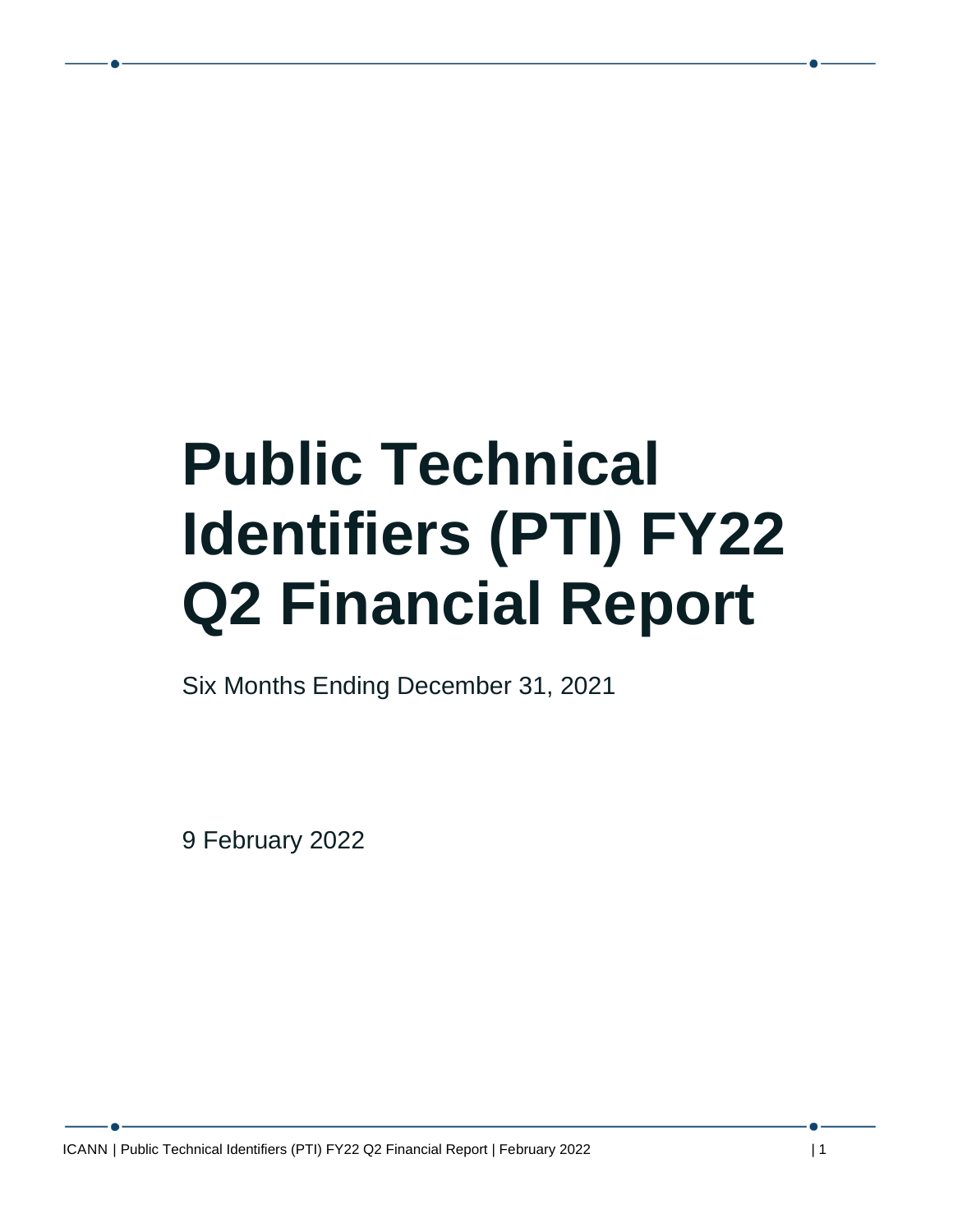## **TABLE OF CONTENTS**

| $\mathbf 1$<br><b>FINANCIAL HIGHLIGHTS</b>       | 3 |
|--------------------------------------------------|---|
| <b>1.1 PTI OPERATIONS (UNAUDITED)</b>            | 3 |
| <b>1.2 IANA FUNCTIONS OPERATIONS (UNAUDITED)</b> | 4 |
| 2 APPENDIX                                       | 5 |
| 2.1 FY22 PTI Operations by Cost Group            | 5 |
| 2.2 FY22 PTI Operations by Services              | 6 |

 $\bullet$ 

<u> 1990 - Johann Barbara, martxa</u>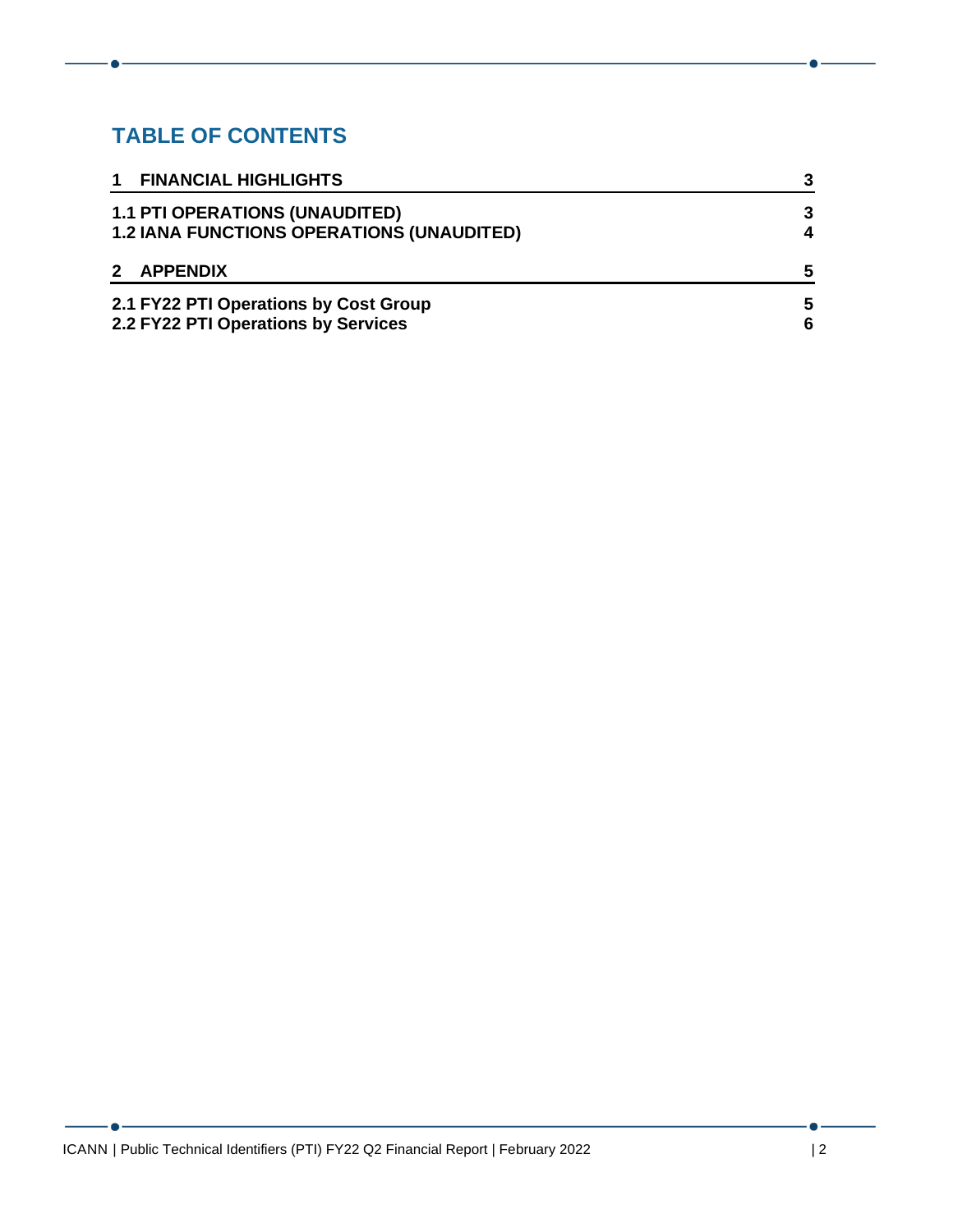# <span id="page-2-0"></span>**1 FINANCIAL HIGHLIGHTS**

## <span id="page-2-1"></span>**1.1 PTI OPERATIONS (UNAUDITED)**

#### **December 2021 Year to Date (6 months) Actuals vs. Budget**

| <b>FY22 PTI Operations</b> |                   | <b>YTD 6 Months Through</b><br>December 2021 |           | Under/(Over) Budget | $FY22 -$<br><b>12 Months</b> | $FY21 -$<br><b>12 Months</b> |
|----------------------------|-------------------|----------------------------------------------|-----------|---------------------|------------------------------|------------------------------|
| in Millions, USD           | <b>YTD Actual</b> | <b>YTD Budget</b>                            | Total     | $\%$                | <b>Budget</b>                | <b>Actual</b>                |
| <b>FUNDING</b>             | \$4.1             | \$4.4                                        | \$0.4     | 8%                  | \$9.7                        | \$7.7                        |
| Personnel                  | \$3.2             | \$3.0                                        | $(\$0.2)$ | $-6\%$              | \$6.1                        | \$5.7                        |
| Travel & Meetings          | \$0.0             | \$0.2                                        | \$0.2     | 96%                 | \$0.6                        | \$0.0                        |
| Professional Services      | \$0.4             | \$0.6                                        | \$0.2     | 32%                 | \$1.3                        | \$0.8                        |
| Administration             | \$0.5             | \$0.4                                        | (S0.1)    | $-19%$              | \$0.9                        | \$1.0                        |
| Contingency                | \$0.0             | \$0.0                                        | \$0.0     | $0\%$               | \$0.5                        | \$0.0                        |
| Capital                    | \$0.0             | \$0.2                                        | \$0.1     | 96%                 | \$0.3                        | \$0.3                        |
| Depreciation<br>(a)        | \$0.0             | \$0.1                                        | \$0.0     | 83%                 | \$0.1                        | \$0.0                        |
| <b>TOTAL CASH EXPENSES</b> | \$4.1             | \$4.4                                        | \$0,4     | 8%                  | \$9.7                        | \$7.7                        |
| <b>EXCESS/(DEFICIT)</b>    | \$0.0             | \$0.0                                        | \$0,0     | $0\%$               | \$0.0                        | \$0.0                        |
| Average Headcount          | 22.3              | 22.0                                         | (0, 3)    | $-1%$               | 22.0                         | 20.9                         |

(a) Depreciation is treated as a cash expense for PTI since it will be reimbursed to ICANN

| <b>FY22 PTI Operations</b> | <b>YTD 6 Months Through</b><br>December 2021 |                   | Under/(Over) Budget |        | $FY22 -$<br><b>12 Months</b> | $FY21 -$<br><b>12 Months</b> |
|----------------------------|----------------------------------------------|-------------------|---------------------|--------|------------------------------|------------------------------|
| in Millions, USD           | <b>YTD Actual</b>                            | <b>YTD Budget</b> | Total               | %      | <b>Budget</b>                | <b>Actual</b>                |
| Direct Dedicated           | \$1.8                                        | \$2.1             | \$0.3               | 16%    | \$5.0                        | \$3.5                        |
| Direct Shared              | \$1.2                                        | \$1.1             | (S0.1)              | $-9\%$ | \$2.3                        | \$2.2                        |
| Shared Services            | \$1.1                                        | \$1.2             | \$0.1               | 9%     | \$2.5                        | \$2.0                        |
| <b>TOTAL CASH EXPENSES</b> | \$41                                         | \$4.4             | \$0.4               | 8%     | \$9.7                        | \$77                         |

*Due to rounding, numbers presented may not add up precisely to the totals indicated.*

PTI Operations has Funding and Cash Expenses lower than budget by \$0.4M.

PTI is funded by ICANN where ICANN subcontracts with PTI to perform the IANA Functions. Since Expenses are lower than budget, the Funding from ICANN is also lower by the same amount.

Expenses are lower than budget by \$0.4M driven by lower than planned Travel & Meetings, Professional Services, Capital, and Depreciation. Travel and Meetings expenses are lower than budget due to travel restrictions resulting from the Covid-19 pandemic.

Direct Dedicated expenses are lower than budget \$0.3M driven by lower Travel and Meeting expenses due to Covid-19 travel restrictions, Professional Services due to timing of community mandated studies, and lower Capital expenses due to timing of development work on the next generation Root Zone Management System project.

Direct Shared expenses are higher than budget \$0.1M driven by personnel support and rates.

Shared Services expenses are \$0.1M under budget driven by lower Travel and Meetings due to the Covid-19 pandemic and lower Professional Services in ICANN.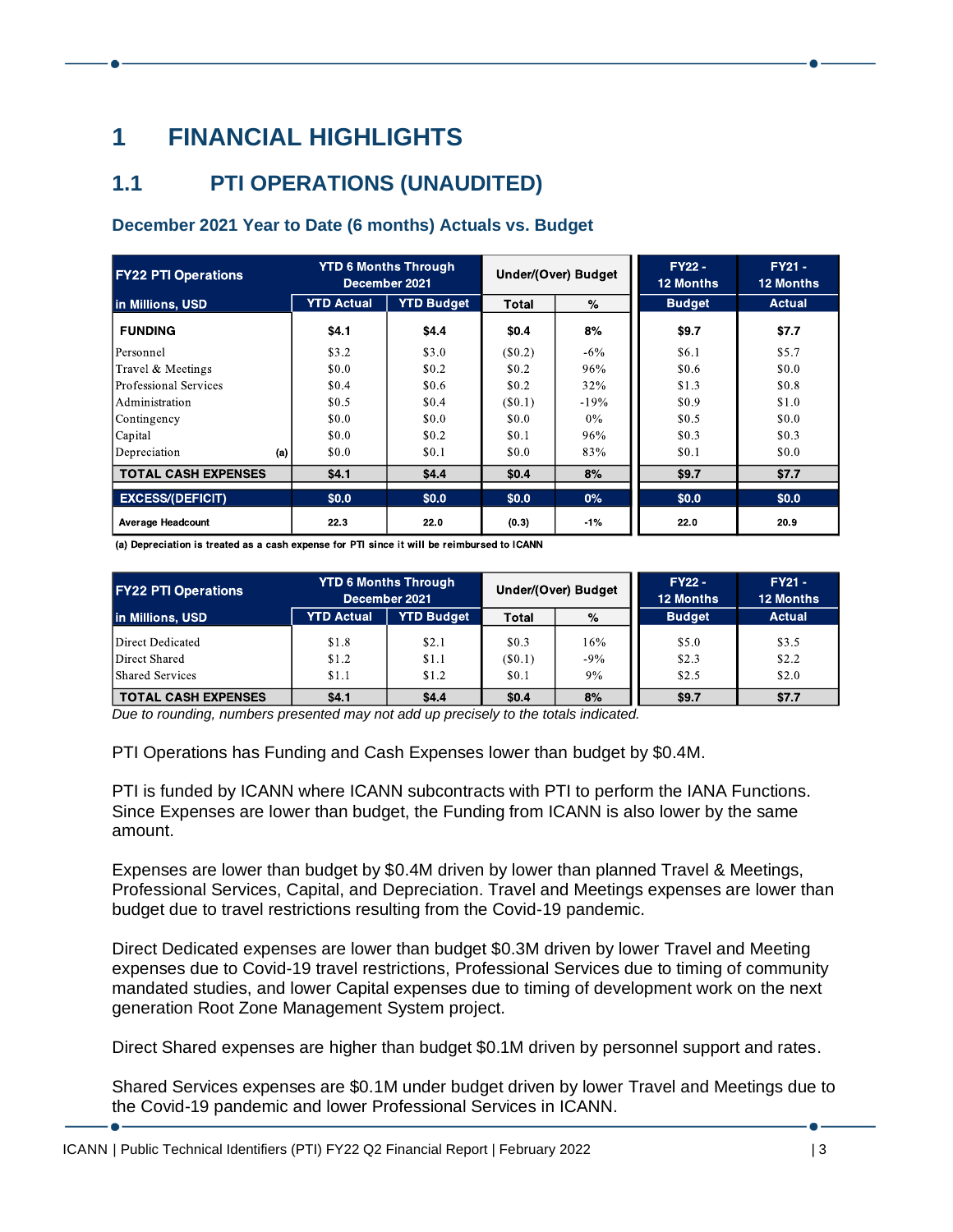## <span id="page-3-0"></span>**1.2 IANA FUNCTIONS OPERATIONS (UNAUDITED)**

| <b>FY22 IANA Functions</b>            |                   | <b>YTD 6 Months Through</b><br>December 2021 |       | <b>Under/(Over) Budget</b> | $FY22 -$<br><b>12 Months</b> | $FY21 -$<br><b>12 Months</b> |
|---------------------------------------|-------------------|----------------------------------------------|-------|----------------------------|------------------------------|------------------------------|
| in Millions, USD                      | <b>YTD Actual</b> | <b>YTD Budget</b>                            | Total | %                          | <b>Budget</b>                | Actual                       |
| <b>PTI</b> Operations                 | \$4.1             | \$4.4                                        | \$0.4 | 8%                         | \$9.7                        | \$7.7                        |
| <b>IANA</b> Support Activities<br>(a) | \$0.3             | \$0.3                                        | \$0.0 | 3%                         | \$0.6                        | \$0.6                        |
| <b>TOTAL</b>                          | \$4.4             | \$4.7                                        | \$0.4 | 8%                         | \$10.3                       | \$8.3                        |
| Average Headcount                     | 22.3              | 22.0                                         | (0.3) | $-1%$                      | 22.0                         | 20.9                         |

#### **December 2021 Year to Date (6 months) Actuals vs. Budget**

(a) IANA Support Activities expenses consist of the RZMA = Root Zone Maintainer Agreement and capital expense, both funded directly by ICANN Operations

Total IANA expenses of \$4.4M is lower than budget of \$4.7M by \$0.4M. This favorability is attributed to a favorable variance for PTI Operations noted above. The ICANN-funded IANA Support Activities expenses, representing costs for RZMA, Customer Standing Committee, and IANA Functions Review support remain relatively flat to budget.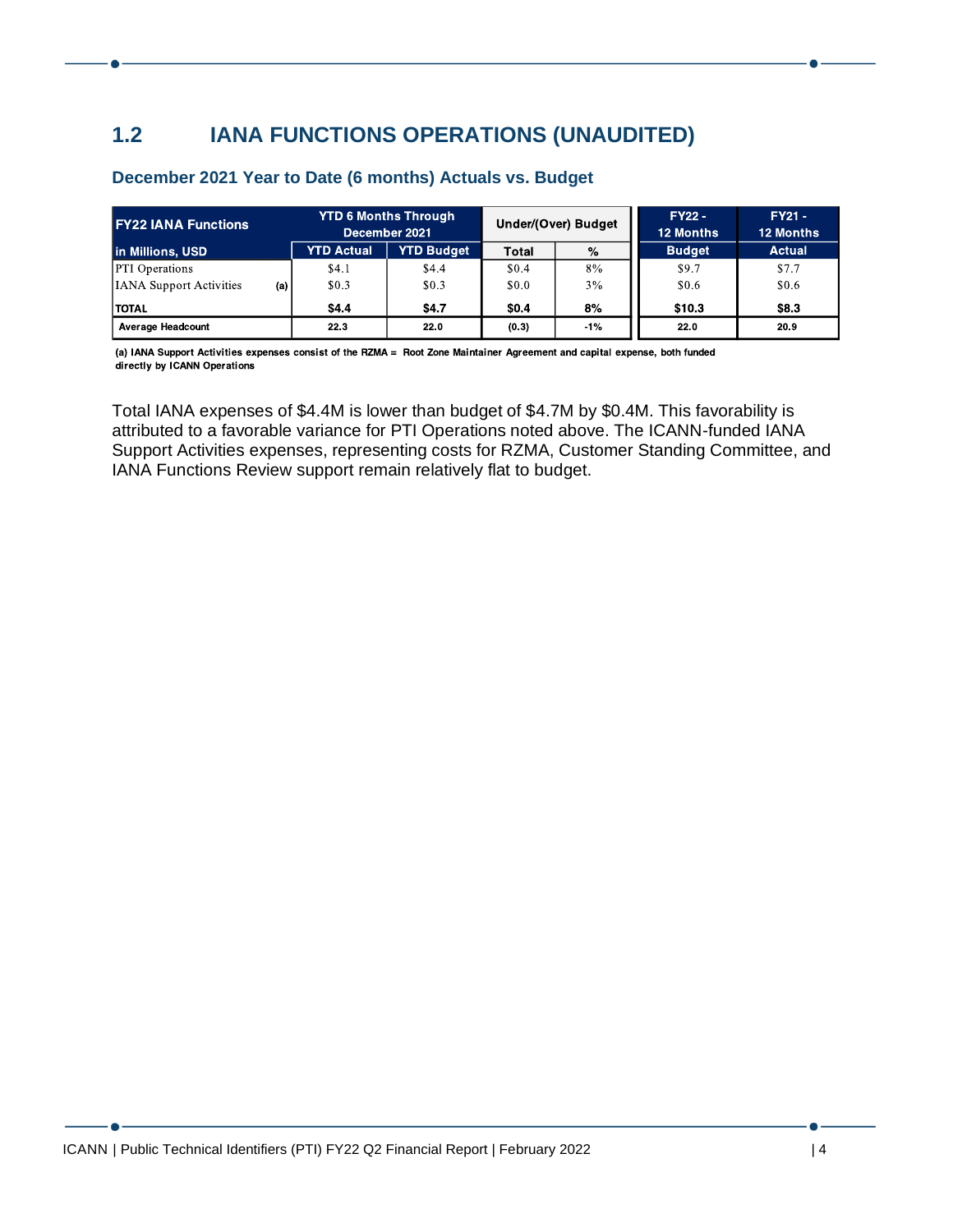# <span id="page-4-0"></span>**2 APPENDIX**

## <span id="page-4-1"></span>**2.1 FY22 PTI Operations by Cost Group**

## **December 2021 Year to Date (6 months) Actuals vs. Budget**

| <b>Direct Dedicated</b>    |                         |                         |                            |          |  |
|----------------------------|-------------------------|-------------------------|----------------------------|----------|--|
| <b>FY22 PTI Operations</b> | <b>YTD Actual</b>       | <b>YTD Budget</b>       | <b>Under/(Over) Budget</b> |          |  |
| in Millions, USD           | <b>Direct Dedicated</b> | <b>Direct Dedicated</b> | <b>Direct Dedicated</b>    |          |  |
|                            |                         |                         | Total                      | %        |  |
| <b>FUNDING</b>             | \$1.8                   | \$2.1                   | \$0.3                      | 16.1%    |  |
| Personnel                  | \$1.6                   | \$1.6                   | $(\$0.1)$                  | $-3.4\%$ |  |
| Travel & Meetings          | \$0.0                   | \$0.1                   | \$0.1                      | 94.9%    |  |
| Professional Services      | \$0.1                   | \$0.2\$                 | \$0.1                      | $46.1\%$ |  |
| Administration             | \$0.0                   | \$0.1                   | \$0.0                      | 74.2%    |  |
| Contingency                | \$0.0                   | \$0.0                   | \$0.0                      | $0.0\%$  |  |
| Capital                    | \$0.0                   | \$0.2                   | \$0.1                      | $96.2\%$ |  |
| Depreciation               | \$0.0                   | \$0.0                   | \$0.0                      | $0.0\%$  |  |
| <b>TOTAL CASH EXPENSES</b> | \$1.8                   | \$2.1                   | \$03                       | 16.1%    |  |
| <b>EXCESS/(DEFICIT)</b>    | \$0.0                   | \$0.0                   | \$0.0                      | $0.0\%$  |  |
| Average Headcount          | 17.0                    | 17.0                    | 0.0                        | $0.0\%$  |  |

## **Direct Shared**

| <b>FY22 PTI Operations</b>   | <b>YTD Actual</b>    | <b>YTD Budget</b><br><b>Direct Shared</b> | <b>Under/(Over) Budget</b> |           |
|------------------------------|----------------------|-------------------------------------------|----------------------------|-----------|
| in Millions, USD             | <b>Direct Shared</b> |                                           | <b>Direct Shared</b>       |           |
|                              |                      |                                           | Total                      | $\%$      |
| <b>FUNDING</b>               | \$1.2                | \$1.1                                     | (50.1)                     | $-9.2%$   |
| Personnel                    | \$0.7                | \$0.6                                     | (\$0.1)                    | $-14.0\%$ |
| Travel & Meetings            | \$0.0                | \$0.0                                     | \$0.0                      | 97.6%     |
| <b>Professional Services</b> | \$0.2                | \$0.1                                     | $(\$0.0)$                  | $-19.9\%$ |
| Administration               | \$0.3                | \$0.3                                     | $(\$0.1)$                  | $-29.6\%$ |
| Contingency                  | \$0.0                | \$0.0                                     | \$0.0                      | $0.0\%$   |
| Capital                      | \$0.0                | \$0.0                                     | \$0.0                      | $0.0\%$   |
| Depreciation<br>(a)          | \$0.0                | \$0.1                                     | \$0.0                      | 83.3%     |
| <b>TOTAL CASH EXPENSES</b>   | \$1.2                | \$1.1                                     | (50.1)                     | $-9.2%$   |
| <b>EXCESS/(DEFICIT)</b>      | \$0.0                | \$0.0                                     | \$0.0                      | 0.0%      |
| Average Headcount            | 5.3                  | 5.0                                       | (0.3)                      | $-6.3\%$  |

(a) Depreciation is treated as a cash expense for PTI since it will be reimbursed to ICANN